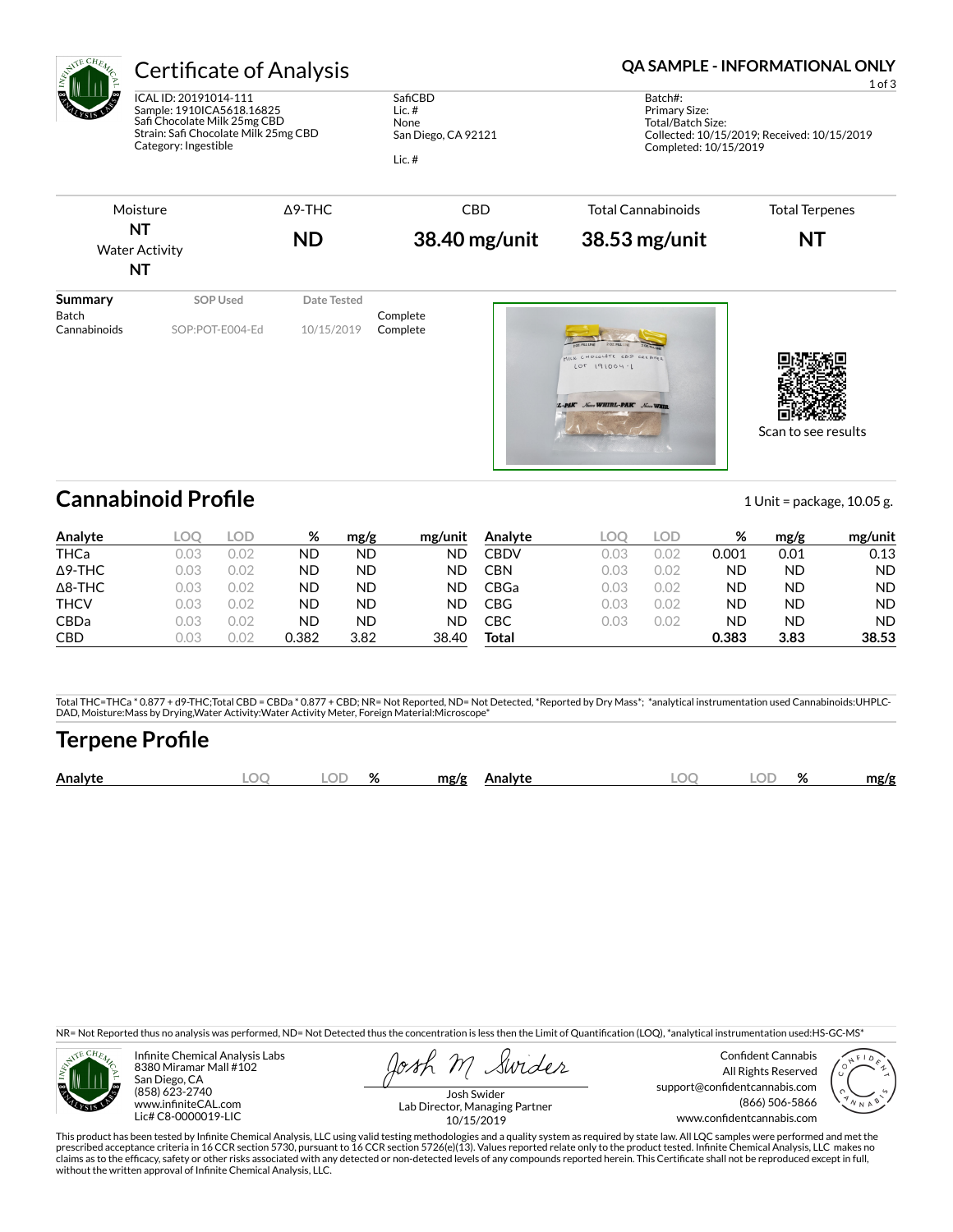

ICAL ID: 20191014-111 Sample: 1910ICA5618.16825 Safi Chocolate Milk 25mg CBD Strain: Safi Chocolate Milk 25mg CBD Category: Ingestible

SafiCBD Lic. # None San Diego, CA 92121 Lic. #

Certificate of Analysis **Certificate of Analysis QA SAMPLE - INFORMATIONAL ONLY** 

2 of 3

Batch#: Primary Size: Total/Batch Size: Collected: 10/15/2019; Received: 10/15/2019 Completed: 10/15/2019

# **Residual Solvent Analysis**

| Category 1 | OO. | LOD | .imit | Status | <b>Category 2</b> | ററ | LOD | Limit | <b>Status</b> | Category 2 | LOC | LOD | Limit | <b>Status</b> |
|------------|-----|-----|-------|--------|-------------------|----|-----|-------|---------------|------------|-----|-----|-------|---------------|
|            |     |     |       |        |                   |    |     |       |               |            |     |     |       |               |

NR= Not Reported thus no analysis was performed, ND= Not Detected thus the concentration is less then the Limit of Quantification (LOQ),\*analytical instrumentation used=HS-GC-MS\*

#### **Heavy Metal Screening**

|  | $\cap$<br><b>All</b><br>$-$<br>$\sim$ | <b>LOF</b> | Limit | Status |
|--|---------------------------------------|------------|-------|--------|
|--|---------------------------------------|------------|-------|--------|

NR= Not Reported thus no analysis was performed, ND= Not Detected thus the concentration is less then the Limit of Quantification (LOQ), \*analytical instrumentation used:ICP-MS\*

### **Microbiological Screening**

ND=Not Detected; \*analytical instrumentation used:qPCR\*



Infinite Chemical Analysis Labs 8380 Miramar Mall #102 San Diego, CA (858) 623-2740 www.infiniteCAL.com Lic# C8-0000019-LIC

Josh M Swider

Confident Cannabis All Rights Reserved support@confidentcannabis.com (866) 506-5866 www.confidentcannabis.com



Josh Swider Lab Director, Managing Partner 10/15/2019

This product has been tested by Infinite Chemical Analysis, LLC using valid testing methodologies and a quality system as required by state law. All LQC samples were performed and met the prescribed acceptance criteria in 16 CCR section 5730, pursuant to 16 CCR section 5726(e)(13). Values reported relate only to the product tested. Infinite Chemical Analysis, LLC makes no<br>claims as to the efficacy, safety o without the written approval of Infinite Chemical Analysis, LLC.